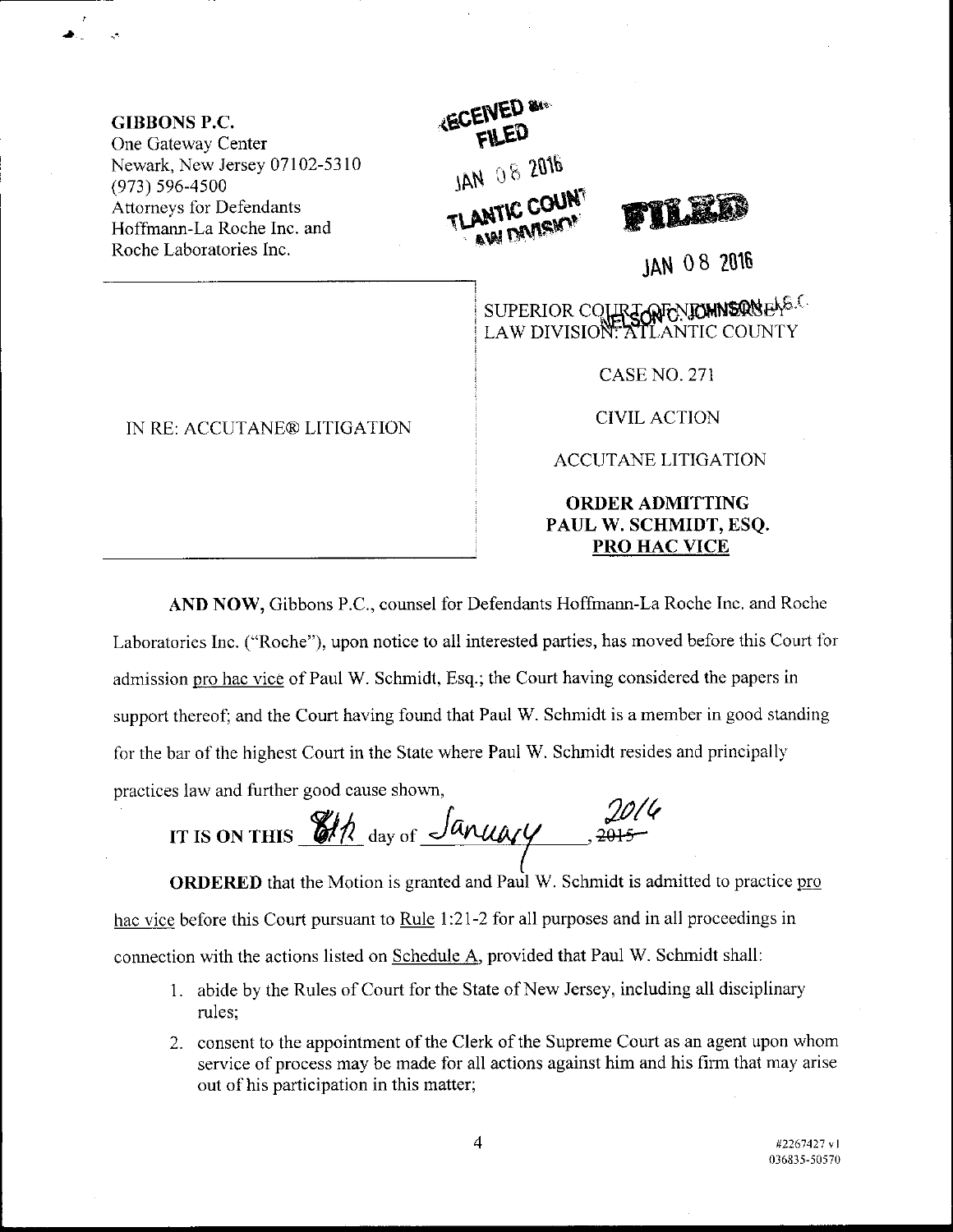- 3. notify the Court immediately of any matter affecting his standing before this Coun; and
- 4. have all pleadings and other papers filed in the Court signed by an attorney-at-law- of this Court employed by the firm of Gibbons P.C., who shall be responsible for the conduct of Paul W. Schmidt; and it is further

ORDERED that Paul W. Schmidt shall make payment of fees as provided in the Neu'

Jersey Rules of Court, R. 1:28-1(b), 1:28-2, and 1:28B-1(e), within thirty (30) days of the date of

this Order; and it is further

ORDERED that the Clerk of this Court shall forward a copy of this Order to the

Treasurer of the New Jersey Fund for Client Protection; and it is further

ORDERED that copies of this Order shall be served by attorneys for Roche upon all counsel of record within seven (7) days of the receipt thereof.

 $\gamma_{\mu\nu}$  C

Honorable Nelson C. Johnson, J.S.C.

L )/ooosed | Unopposed